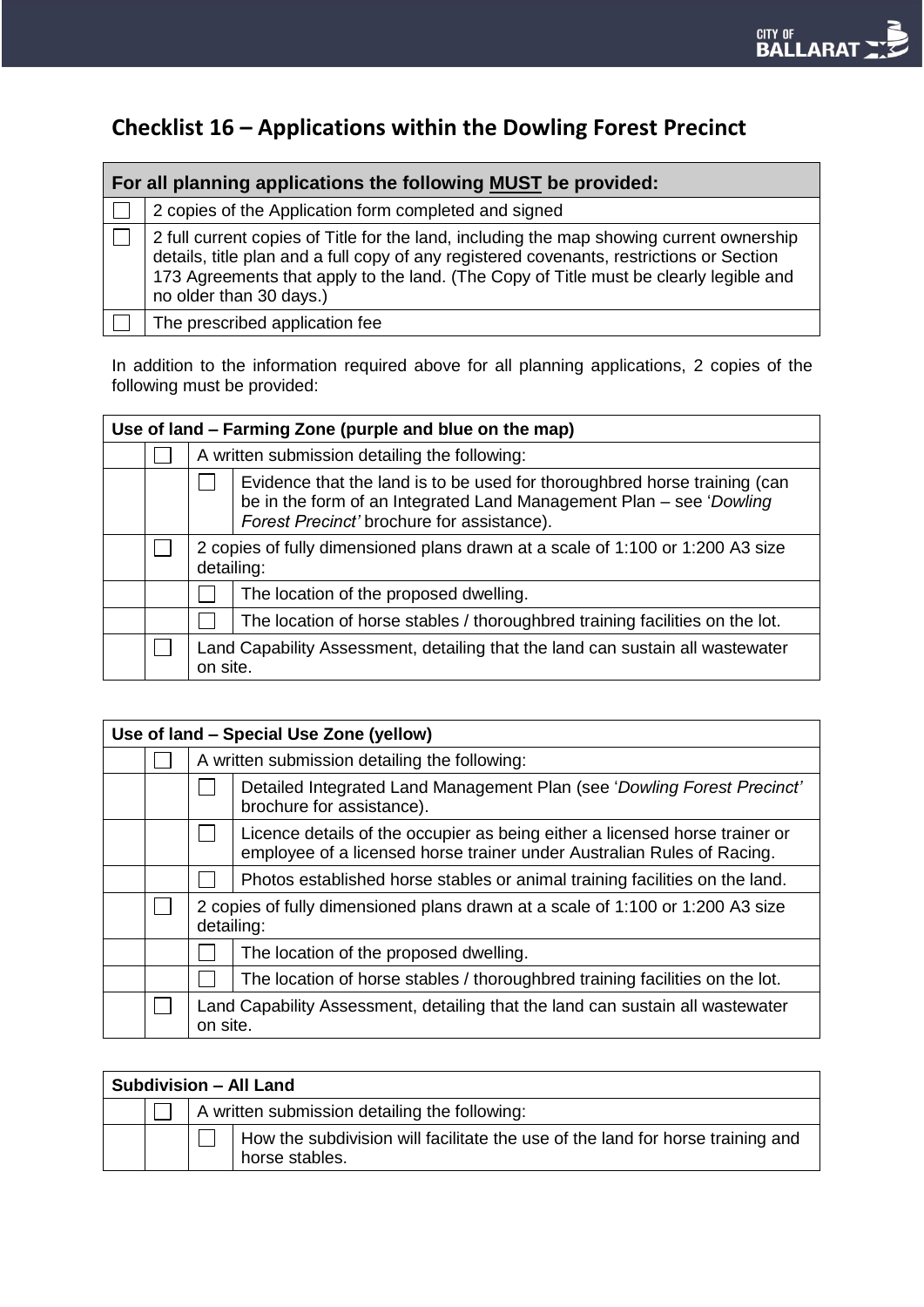|  | 2 copies of fully dimensioned plans drawn at a scale of 1:100 or 1:200 A3 size<br>detailing: |                                                                                                                                   |
|--|----------------------------------------------------------------------------------------------|-----------------------------------------------------------------------------------------------------------------------------------|
|  |                                                                                              | The lot sizes of each proposed lot in accordance with the map below.                                                              |
|  |                                                                                              | The location of effluent disposal fields nominated on the plan if the lots are<br>not connected to a reticulated sewerage system. |
|  | Land Capability Assessment, detailing that the land can sustain all wastewater<br>on site.   |                                                                                                                                   |



| Farming Zone Schedule – 10ha minimum lot size for dwelling and subdivision       |
|----------------------------------------------------------------------------------|
| Farming Zone Schedule – 4ha minimum lot size for dwelling and subdivision        |
| Special Use Zone Schedule 13 – 2ha minimum lot size for dwelling and subdivision |

## **Pre Application Meetings:**

Pre-application meetings are recommended as a part of the application process. Council officers can provide specific advice to applicants on whether the proposal is generally consistent with the Ballarat Planning Scheme.